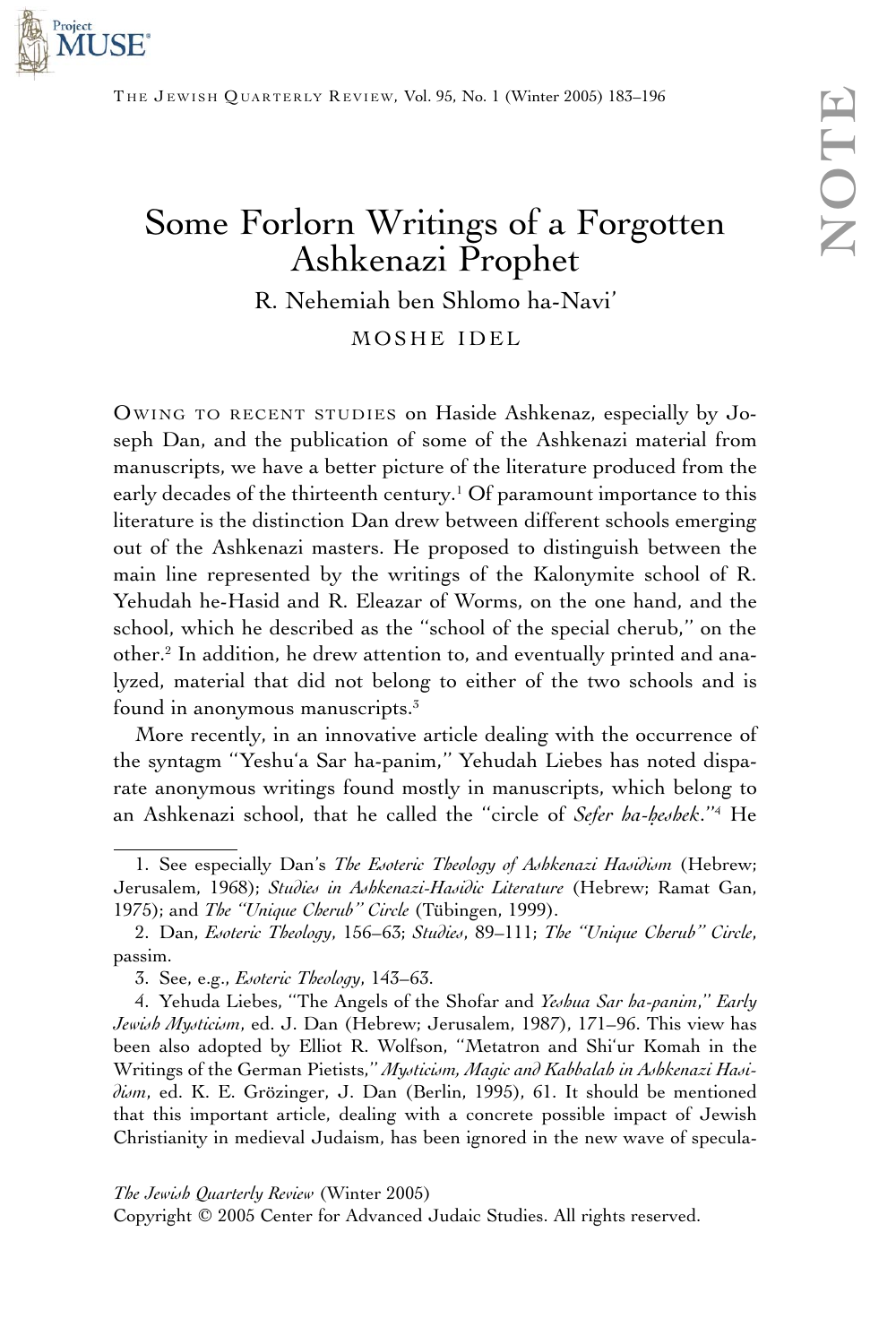enumerated in his footnotes some of the writings belonging to this school but did not enter into any sustained bibliographical discussion; neither was the identity of the author(s) belonging to this school of any importance for his argument.

In light of these scholarly developments, I will try succinctly, and preliminarily, to identify the author of those writings and add two longer treatises to the literature belonging to that ''circle.''

## 1. SEFER HA-NAVON

An anonymous treatise characterized as dealing with the unity of God and an interpretation on Shema' Israel has been printed by Joseph Dan as *Sefer ha-navon*. <sup>5</sup> He identified the treatise as belonging to Haside Ashkenaz, though not as a writing belonging to the main circle related to R. Yehudah he-Hasid and R. Eleazar of Worms nor to the circle of the Special Cherub. The first line of this anonymous book reads in the original Hebrew:

ה ספר נביאים וספר הנבון וספר כסא הכבוד

The translation would be: ''This is book of prophets, and the book of the Wise and the book of the Seat of Glory.'' This is, prima facie, a rather simple line that hardly attracts the attention of the reader or even of the editor. The unusual form *sefer nevi'im* may be understood as a copyist error. However, for a more stubborn reader, this line may become the key to opening an entire investigation. It is obvious that the words *nevi'im* and *ha-navon* amount to the same numerical value (113) and this equivalence explains the elliptical form of *nevi'im* rather than *ha-nevi'im*. The phrase *kisse' ha-kavod*—as it is printed—amounts to 118, but a spelling without the "heh" would amount precisely to 113. Given the fact that the book itself resorts tens of times to *gematria'ot*, our recourse to this technique to interrogate this line is certainly warranted. In any case, none of the three syntagms adequately describes the content of the book: it deals basically with an interpretation of Shema' Israel, though many quotes from the Hekhalot literature, especially the *Shi'ur komah* and other sources, are adduced for this purpose. Though the seat of Glory is indeed

tion dealing with Christian influences on early medieval Jewish mysticism, and systematically neglected by Dan's analyses of Haside Ashkenaz. See, e.g., Joseph Dan, *Jewish Mysticism, Late Antiquity,* (Northvale, N.J., 1998), 234. See, however, Daniel Abrams, ''The Boundaries of Divine Ontology: The Inclusion and Exclusion of Metatron in the Godhead,'' *Harvard Theological Review* 87.3 (1994): 317.

<sup>5.</sup> Dan, *Studies*, 78, 112–33.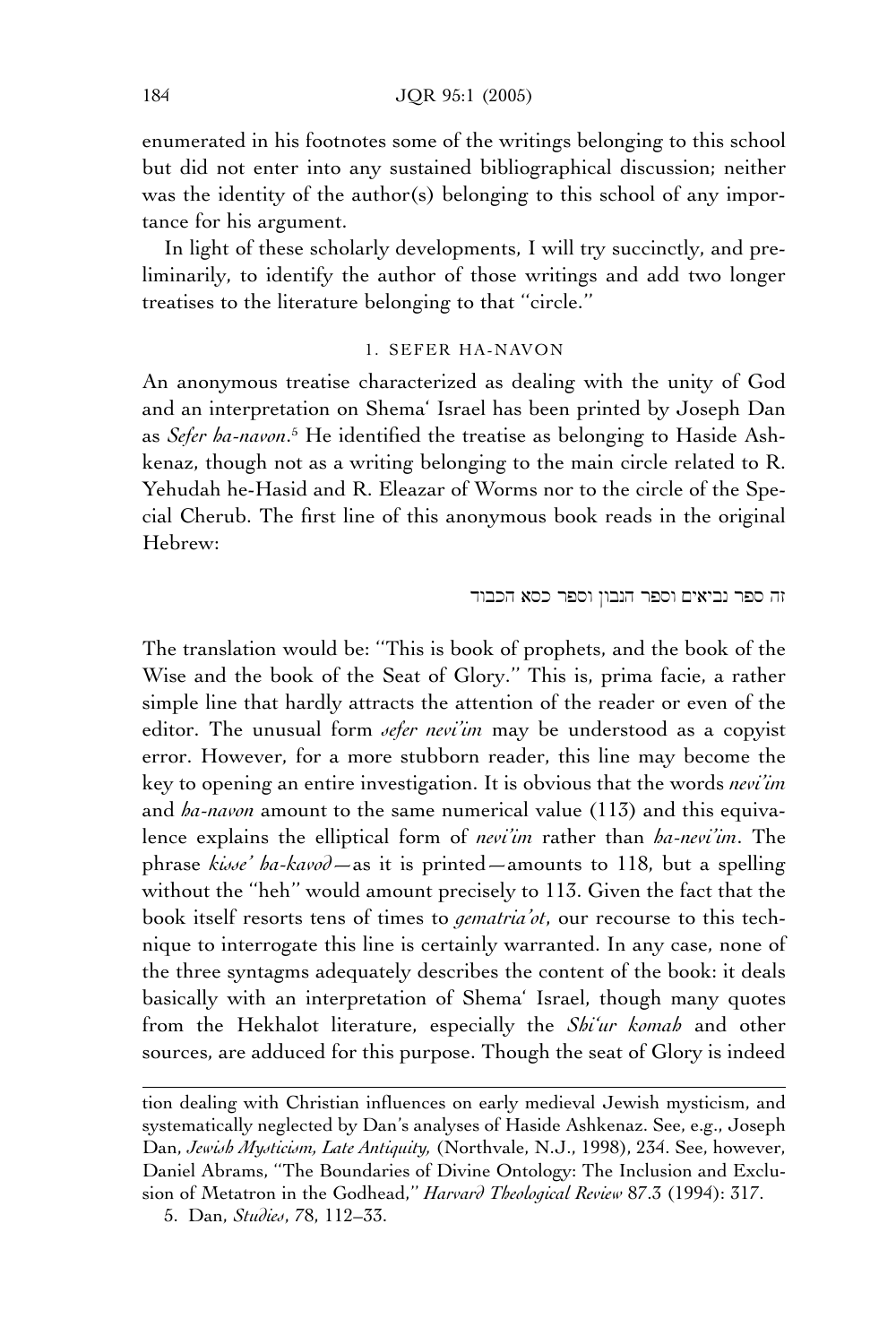mentioned in the short treatise, it does not play an important role in the general economy of the book. Thus, it is hard to understand why the author would use those titles, and why he would refer to such a small book by three different titles. In any case it seems that he is referring to a single book by these titles, since he opens the sentence with the word *zeh* (this), namely, a singular form.

A simple answer for these quandaries would be that the author intended to make a special point by resorting to at least two, in fact three *gematria'ot*. But let me postpone the proposal that may solve the quandary to a later phase of the discussion.

In one of his many interpretations on material from *Shi'ur komah*, the anonymous author writes about the fire encircling the divine stature: ''*Karsimanah zar'ag* in gematria is *Shekhinah nikkar*, as well as *hineh nikar ha-mal'akh ha-dover bi*.''6

All the three units amount to 665. This is indeed quite an artificial gematria, which is used in order to ''make sense'' of the names used in *Shi'ur komah*. I have found a numerological move in another Ashkenazi text, *Merkavah shelemah,* where it is written: ''*Karsimanah* in gematria is *ha-Shekhinah*, <sup>7</sup> because it [the fire] is around the Shekhinah, and *zarg'a* in gematria is *nikkar*, <sup>8</sup> because it is visible to the angels but the Holy One Blessed be He is not seen by the angels.''9

Though not totally identical, the two texts are quite similar and, to the best of my knowledge, no other parallel to them is found elsewhere in the material with which I am acquainted. Unlike *Sefer ha-navon*, the passage from *Merkavah shelemah* is attributed to a certain R. Nehemiah ben Shlomo ha-Navi'.<sup>10</sup> Can the textual affinity, and the identification of the *Merkavah shelemah* passage as written by R. Nehemiah, help us solve the quandary of the gematria discussed above? My answer is positive: A simple calculation will show that the consonants of the name Nehemiah amount in gematria to 113, while the second part of the phrase, *ha-navi'*, corresponds to *nevi'im* in the title. Those affinities are, in my opinion, hardly accidental, and I see it as quite plausible that the author of *Sefer*

<sup>6.</sup> Dan, *Studies*, 131. It goes without saying that the vocalization of those names I use here are pure conjectures, but what is salient for our discussion are the consonants.

<sup>7.</sup> The *gematria* amounts to 385, in both cases, if we write *shekhinah* and not *ha-shekhinah*.

<sup>8.</sup> Both words amount to 280.

<sup>9.</sup> *Merkavah shelemah*, ed. S. Mussayoff (Jerusalem, 1926), fol. 30b.

<sup>10.</sup> Ibid, fol. 31b. On this figure, see the remarks of E. E. Urbach, ''Sefer 'Arugat ha-Bosem by R. Abraham ben Azriel'' (Hebrew) *Tarbiz* 10 (1939): 50–51.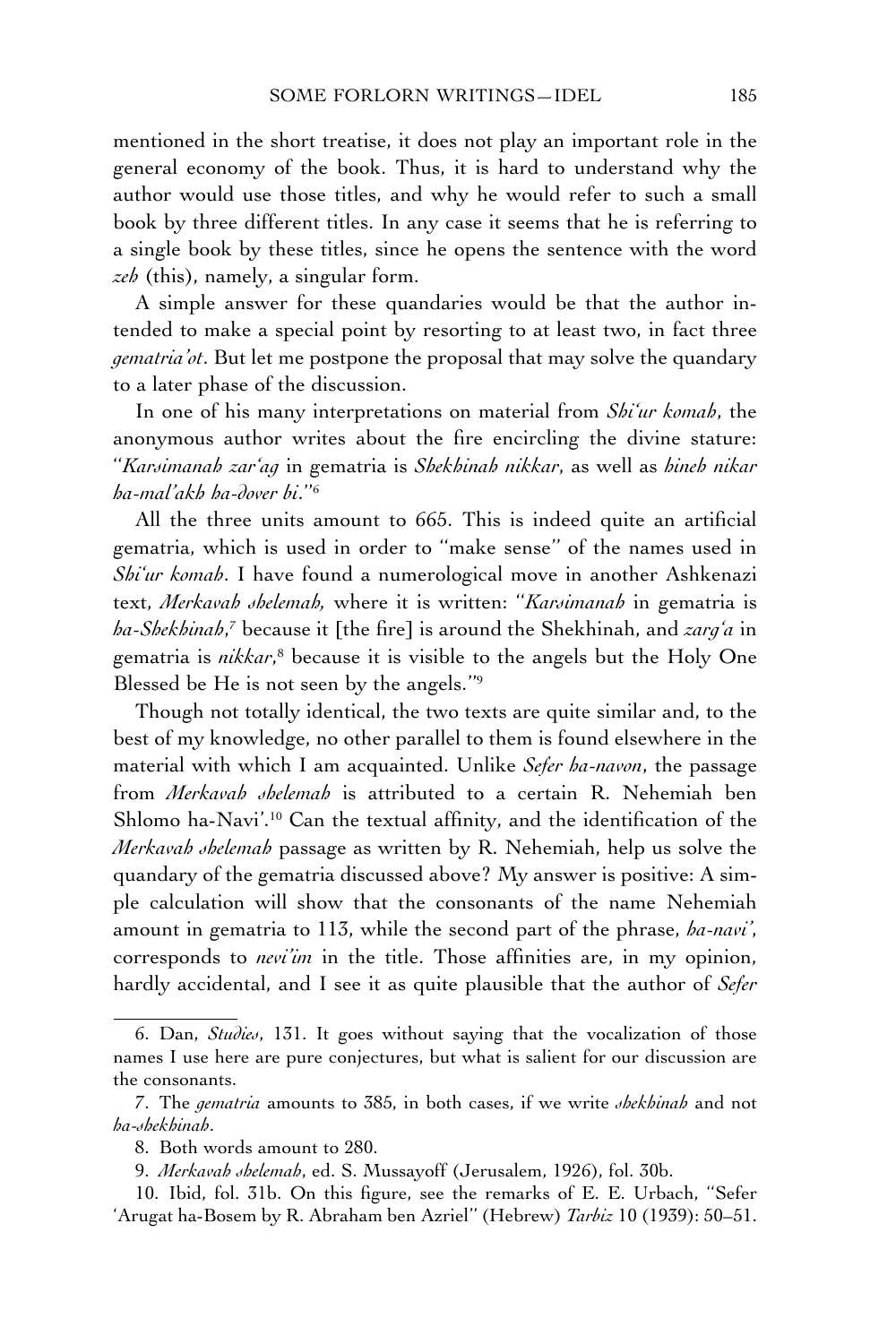*ha-navon* hinted at his own name in the opening line by means of the technique that is so characteristic of his writings, namely, by means of gematria. With this conclusion in mind let me turn to another anonymous Ashkenazi text.

## 2. THE COMMENTARY ON HAFTARAH

In two manuscripts there is an anonymous commentary on the Haftarah dealing with many issues connected to the first chapter of Ezekiel.<sup>11</sup> This text is replete with interpretations on topics in *shi'ur komah* in the vein of R. Nehemiah in *Sefer ha-navon*. Let me adduce three examples that point to affinities between the two treatises. In *Sefer ha-navon*, the Hekhalot literature is referred to as *be-sefer hekhale kodesh*. <sup>12</sup> I did not find this type of reference except in the anonymous commentary.13 Moreover, as I have pointed out elsewhere, in those two books alone the name of the right hand of the *shi'ur komah* is Rahavi'el.14 Last but not least, in *Sefer ha-navon*, the term *ne'elam* occurs in the following sentence: ''YHWH is on the seat of Glory, at the beginning of the letters: *Yekaro ha-ne'elam ve-nistar hayihud*. *Ve-nistar ha-yihud*—that it is hidden even in comparison to the seat of Glory, which equals in gematria to *ha-ne'elam*.''15

The editor of *Sefer ha-navon* claimed that the text is not accurate, and this is the reason why the gematria does not fit.<sup>16</sup> According to my calculations it nevertheless fits: *ha-ne'elam* = 195 = *ke-neged kisse' ha-kavod*. This same gematria of 195 occurs also in the *Commentary on the Haftarah*. In a discussion about the four beasts of the seat of Glory the author wrote:

And the gematria of *ha-kets*, <sup>17</sup> because he revealed the end to the Messiah and he also revealed it to the Beast. And the gematria *ha-tsits*,

14. See Idel, ''The Concept of the Torah,'' 47–48.

- 16. Dan, *Studies,* 126, n. 58.
- $17.$  Ha-kets =  $ba$ -tsits = nekamah =  $ba$ -ne'elam = 195.

<sup>11.</sup> MS. Berlin Or. 942, fols. 149b–157b, and MS. Roma-Angelica 46. See M. Idel, ''The Concept of the Torah in Heikhalot Literature and Its Metamorphoses in Kabbalah''(Hebrew), *Jerusalem Studies in Jewish Thought* 1 (1981): 47–48, where I drew attention to the affinity between this commentary and *Sefer hanavon.* See also my *Absorbing Perfection: Kabbalah and Interpretation* (New Haven, Conn., 2002), 129–30. It should be mentioned that in MS. Berlin 942, there is material belonging to R. Moshe Azriel ben Eleazar ha-Darshan, an author who was acquainted with R. Nehemiah's writings. See Gershom Scholem, *Reshit hakabbalah* (Jerusalem, 1948), 199. See also below (note 56) where a quote in the name of R. Nehemiah is presumably taken from this *Commentary on the Haftarah.*

<sup>12.</sup> See, e.g., Dan, *Studies*, 124, 126, 127, 129, 131, 132, 133. The phrase *hekhale ha-kodesh* occurs also in the material found in *Merkavah shelemah*, fol. 32a, which belongs to the literature we are dealing with here.

<sup>13.</sup> See MS. Berlin, Or. 942, fols. 153b, 155b.

<sup>15.</sup> Dan, *Studies,* 126.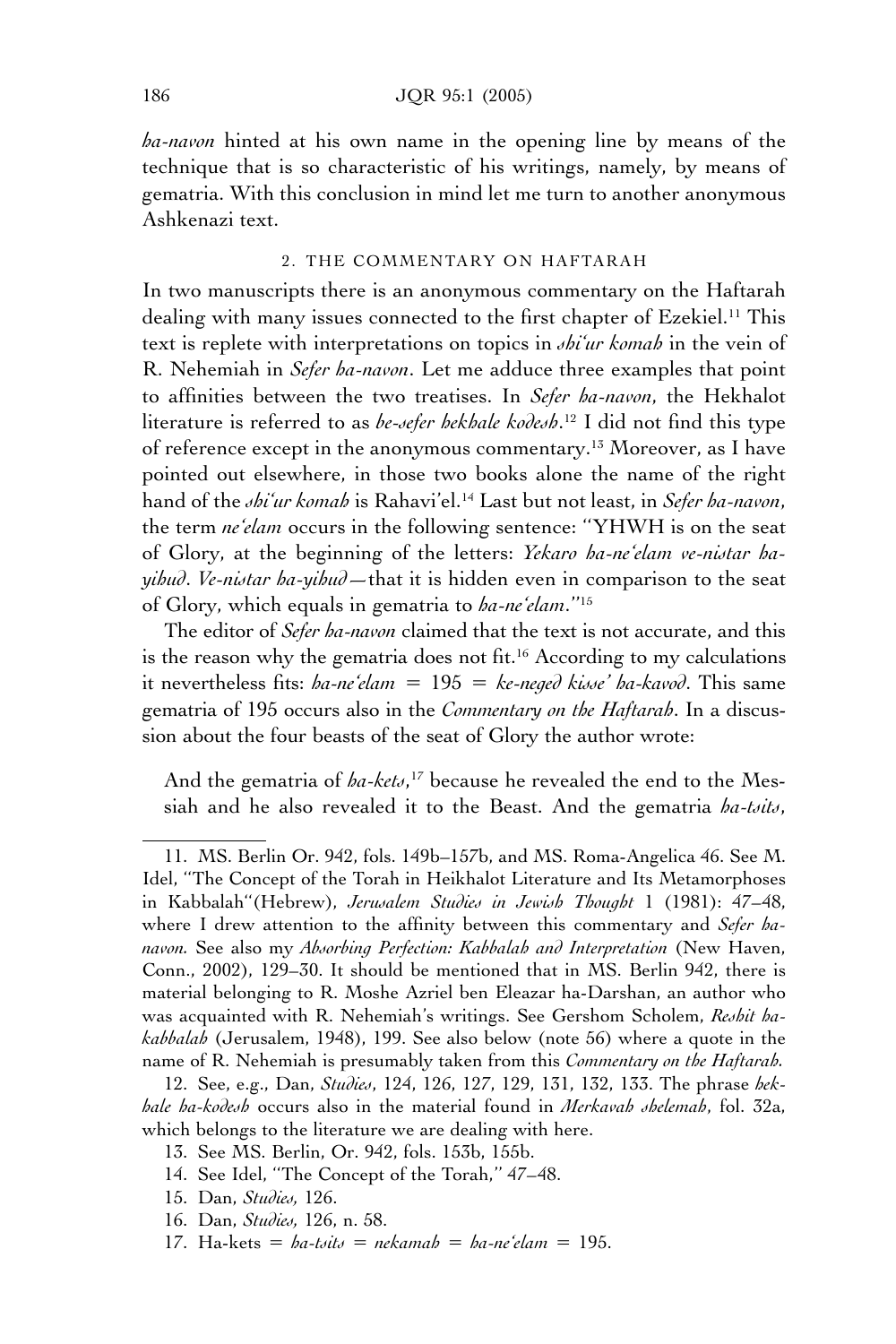because the *tsits* of Aharon is kept for the *'Ofanim*, and in gematria is *Nekamah*, because Metatron will take revenge of the nations of the world. And in gematria [it amounts to] *ha-ne'elam*, because *ha-ne'elam ha-gadol* [the great hidden one] sits on it.18

In both cases, God is called by the epithet that functions as a noun, *hane'elam*, the hidden—which is quite an exceptional term. Therefore, I see the anonymous *Commentary on the Haftarah* as another treatise of the same R. Nehemiah. As we will see in the next section, the term *ne'elam*, referring to Metatron, occurs also in a third composition that this author wrote.

## 3. THE COMMENTARY ON THE SEVENTY NAMES OF METATRON

The best-known text (and most widespread in manuscript and printed form) of R. Nehemiah is an anonymous *Commentary on the Seventy Names of Metatron*. In a testimony written toward the end of the thirteenth century by R. Moshe Azriel ben R. Eleazar ha-Darshan from Erfurt, a descendant of R. Yehudah he-Hasid, we read:

Metatron is called Higron gem[atria] 'Ezer, because he cannot do anything if the Holy One Blessed be He, will not help him . . . and all are interpreted in the book of [R.] Nehemiah the son of [Solomon], blessed be the memory of the righteous.<sup>19</sup>

As Scholem has pointed out, the content of the book referred in this text has to do with ''the names of Metatron that are mentioned in the book of *Shi'ur komah*.''20

To the best of my knowledge no one has attempted to check the possible implications of this indication. Several versions of an anonymous commentary on the *Seventy Names of Metatron* are extant and have been dealt with by scholars more than any other of the topics dealt with by R. Nehemiah.21 I will attempt now to adduce some proofs for the affinities between these anonymous commentaries and the above-mentioned writings of R. Nehemiah.

<sup>18.</sup> Fol. 155a.

<sup>19.</sup> Scholem, *Reshit ha-kabbalah*, 201. I adopted Scholem's filling of the blank spaces.

<sup>20.</sup> Scholem, *Reshit ha-kabbalah*, 201, n. 1.

<sup>21.</sup> About the various versions of this treatise, see Dan, *Esoteric Theology*, 219– 224; Dan, ''The Seventy Names of Metatron,'' *Proceedings of the Eighth World Congress of Jewish Studies,* Division C (Jerusalem, 1982), 19–23; Liebes, ''The Angels of the Shofar.'' For a bibliography related to this treatise, see the comprehensive material adduced by Abrams, ''The Boundaries of Divine Ontology,'' 301, n. 33,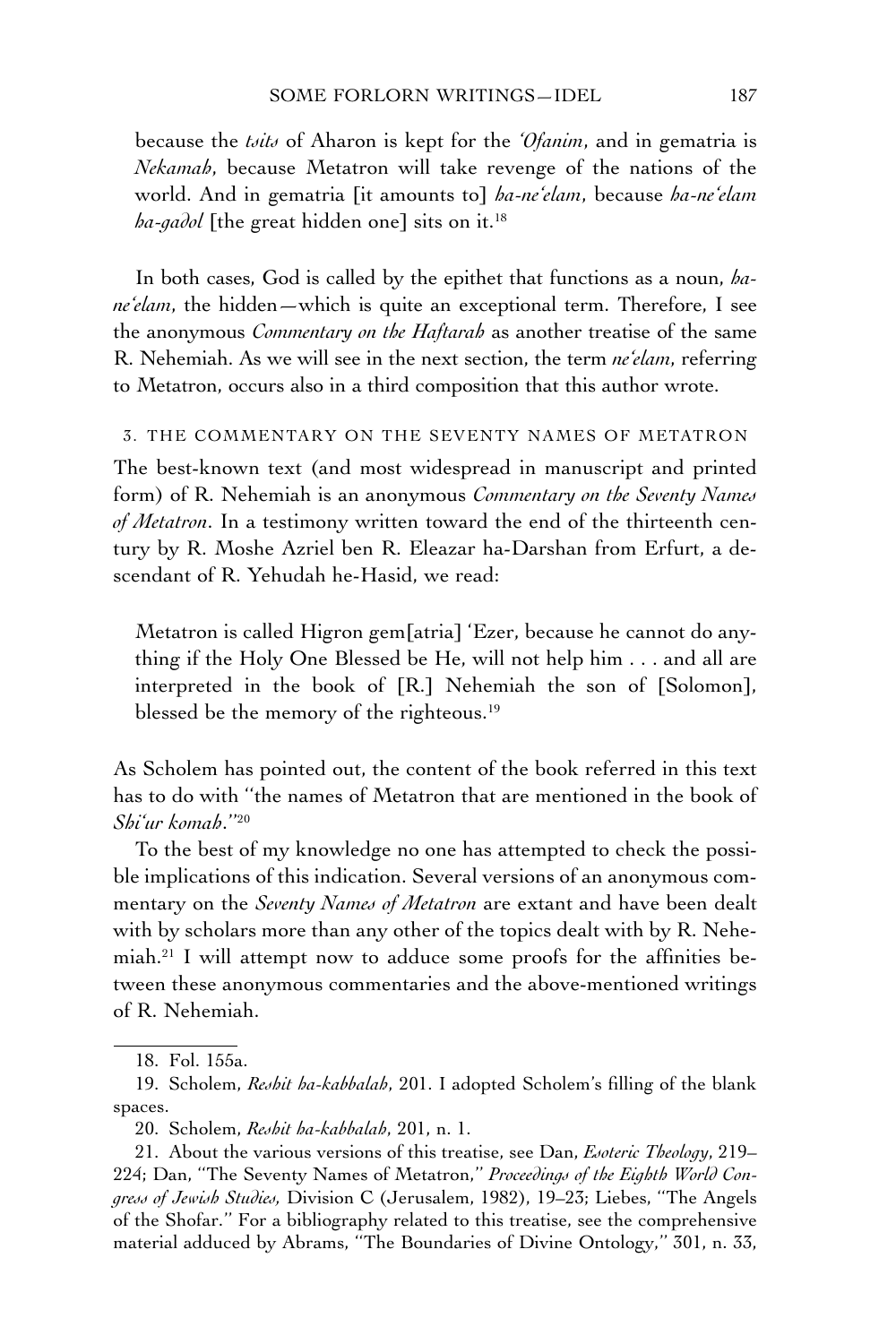*A. The Menorah and the Beating*

In the *Commentary on the Seventy Names* it is written that:

On high before the seat of Glory the Menorah is hanging and the high priest, the prince of the face,<sup>22</sup> is lighting the stars from it. Because this is the way the stars are made. Every day the sun is beaten so that it will rise but it refuses to rise because of the wicked who are worshiping it. But when it is beaten seven, great luminous, and illumining stars emerge from it like the light of the sun during the seven days of creation. That Menorah has been shown by the Holy One, Blessed be He, to Moses.<sup>23</sup>

Let me compare this passage to what we find in the *Commentary on the Haftarah*:

When the Holy One, blessed be He beats the beasts, sparks emerge from them and Metatron takes them and prepares candles from them, and out of the surplus of the candles he prepares those stars and he keeps them. When an infant is born from the womb of his mother, Metatron goes and prepares a star for him. And that star will exist as long as the man exists. And a Menorah is found in the front of the Holy One blessed be He, and every hour candles prepared from the sparks found on it.<sup>24</sup>

Though not identical, the two passages reflect a combination of elements that is not common in the literatures I am acquainted with.

22. In this treatise it is Metatron. See, e.g., par. 7 fol. 2a.

24. MS. Berlin 942, fol. 153b.

<sup>302–05;</sup> Abrams, '' 'Sod kol ha-sodot': The View of Glory and the Intention of the Prayer in the Writings of R. Eleazar of Worms and its Reverberations in Other Writings'' (Hebrew), *Da'at* 34 (1995): 61–81; and the various discussions of Wolfson, ''Metatron,'' and Idel, *Messianic Mystics*, 85–86. Abrams in ''The Boundaries,'' 301–5, pointed out convergences between a longer version of this commentary and the esoteric theories of R. Eleazar and concluded that these versions may be the elaborations or accretions of different compilers. This issue requires additional investigation.

<sup>23.</sup> *Sefer ha-heshek*, ed. Y. M. Epstein (Lemberg, 1865), par. 8, fol. 2a. See also 56, fol. 7b. For another affinity between the *Commentary on the Haftarah* and a version of the *Commentary on the Seventy Names of Metatron,* see Idel, ''The Concept of the Torah,'' 42, n. 53.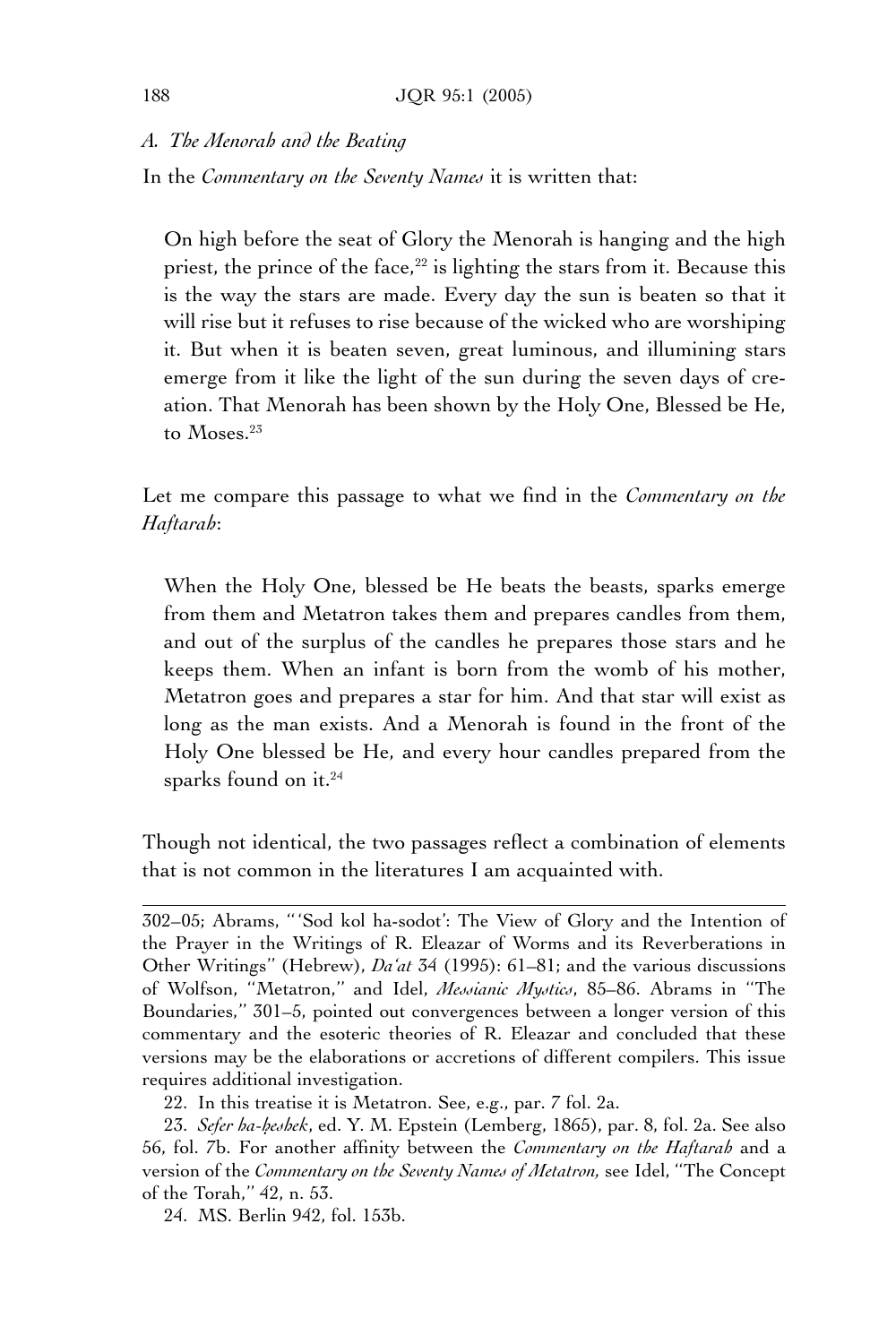#### *B. Yefeyfiyah,* the End and the Revenge

As seen above, in the *Commentary on the Haftarah* there is a gematria of *ha-kets* = *ha-tsits* = *ha-nakam*. Before that gematria there is a sentence as follows: ''*Yefeyfiyah*<sup>25</sup> and it is the name of Metatron . . . and in gematria *ha-kets*.''26 A similar passage appears in the *Commentary on the Seventy Names of Metatron*: ''*'Amasiyah* in gematria is *Yefeyfiyah* and also *ha-kets* because there is no angel in heaven that knows the end but this angel . . . and in gematria this equals *ha-tsits*.<sup>"27</sup> Furthermore, in another paragraph, it is said that ''*Yefeifiyah* in gematria is *katseh*, because he is the prince of the Torah which has no end . . . and also *ha-ne'elam*, because he is more hidden than the supernal servant angels and also *nekamah*, because whoever knows the seventy names can take revenge upon the nations.''28 Elsewhere in the same book, the issue of revenge occurs in the context of Metatron and the end.<sup>29</sup> The affinities between the ways in which the two books deal with these topics are quite substantial.

#### *C. Metatron/Enoch as the Pillar of the World*

Last but not least, in the *Commentary on the Seventy Names of Metatron*, we read of the following tradition: ''*'Alaliyah* in gematria is *Bore'o* because he seizes the entire world in his fist and he hangs upon the Creator.''30 Immediately afterward we find in the same treatise: ''*Tahsasiyah* . . . in gematria is a righteous one who comes to me who is the righteous<sup>31</sup> one who is the foundation of the world" $32$  because he sustains the pillar $33$ which is called righteous and the entire world is suffering<sup>34</sup> with him.<sup>135</sup>

28. *Sefer ha-heshek*, par. 36, fol. 5a. I wonder whether the description of God as *ba-seter*, in *Merkavah shelemah*, fol. 23b, in another passage of R. Nehemiah, does not mean something parallel to the *ne'elam*.

29. *Sefer ha-heshek*, par. 26, fol. 4a.

30. *Sefer ha-h.eshek*, par. 49, fol. 6b. See also ibid, par. 5, fol. 1b., par. 42, fl. 5b. On the sources of this view in Hekhalot literature and their parallel to mosaics related to Apollo/Helios, I will elaborate elsewhere.

31. Prov 10.25. Righteousness plays a paramount role in the writings of R. Nehemiah, and I will address this issue elsewhere.

32. *Tahsasyah* - 543 - *Tsaddik ba' 'alay Yesod 'Olam*.

33. See bHag 12b; *Midrash Tehillim*, on Ps 136.5 (ed. Shlomo Buber; Vilnius, 1891), 520.

34. This is a pun on the Hebrew verb of *s-b-l*, which means both to sustain and to suffer.

35. *Sefer ha-h.eshek*, par. 50, fol. 6b.

<sup>25.</sup> Also this word amounts to 195.

<sup>26.</sup> MS. Berlin 942, fols. 154b–155a.

<sup>27.</sup> *Sefer ha-h.eshek*, par. 52, fol. 6a.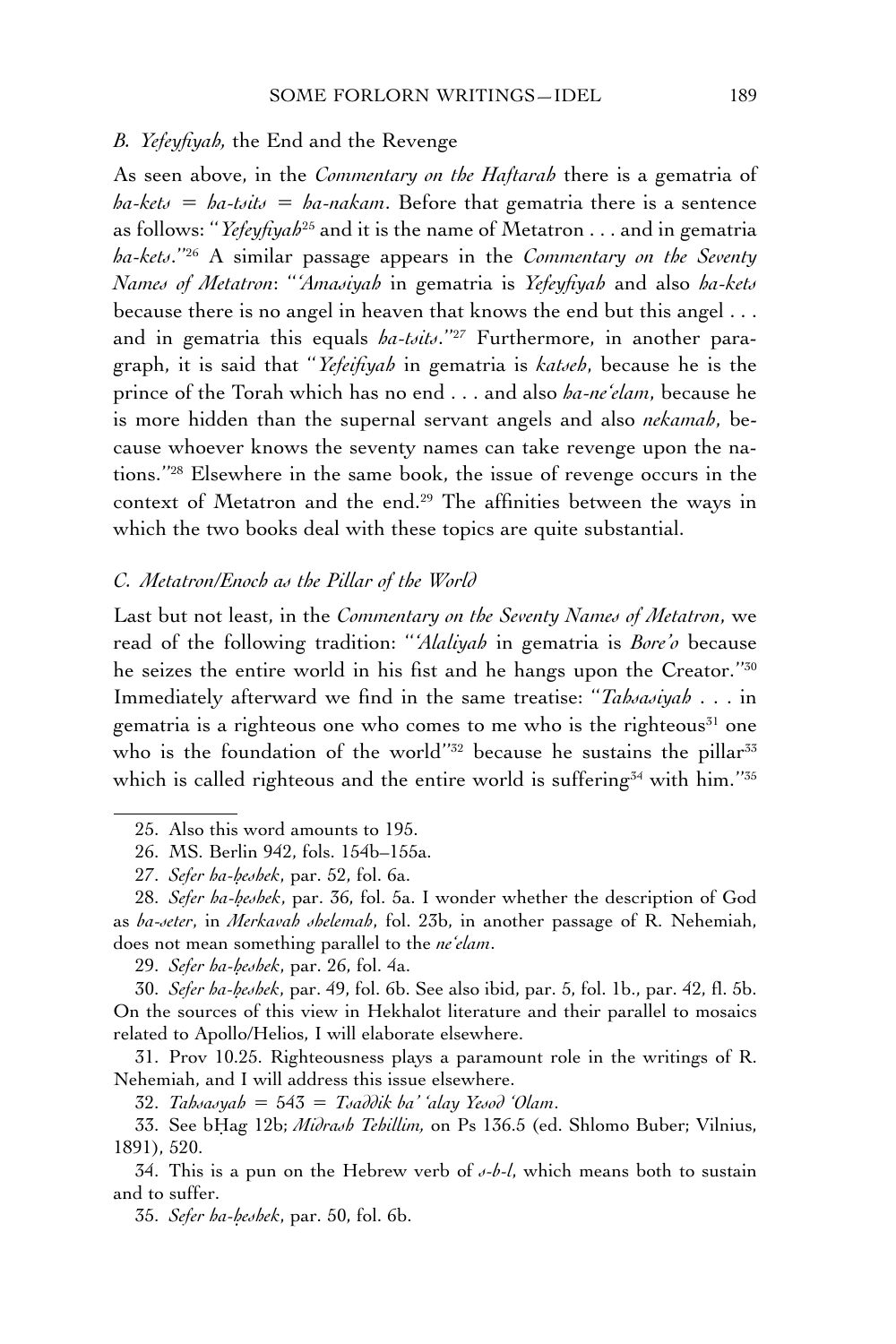Elsewhere the author wrote as follows: ''Metatron bears the world by his great power<sup>36</sup> and he depends upon the finger of God."<sup>37</sup>

In the *Commentary on the Haftarah* we have a similar stance: ''The pillar that sustains the world is called Tsadik, and he sustains it by his right hand, as it is written 'The righteous is the foundation of the world.'"<sup>38</sup>

It should be mentioned that the *Sefer ha-navon* is found in MS. Roma-Angelica 46, and in MS. Berlin-Tübingen 239, and in both manuscripts, a version of the *Commentary on the Seventy Names of Metatron* is also found. As mentioned above, in MS. Roma-Angelica the *Commentary on the Haftarah* is also found. In my opinion, this fact points again to the affinity between the two treatises. Furthermore, at the beginning of MS. Roma-Angelica 46, fols. 1a–18a, there is another treatise, authored by R. Moshe Azriel ben Eleazar ha-Darshan, a master who mentioned R. Nehemiah explicitly.<sup>39</sup> It seems that this manuscript preserved not only three writings of R. Nehemiah found together but also the book of a person close to his time, some generations later, in which he has been mentioned.

On the other hand, elsewhere in the same manuscript a certain R. Troestlin the prophet is mentioned as the author of a commentary on the names of Metatron.40 Gershom Scholem has drawn attention to commentaries on other poems found in manuscripts.<sup>41</sup> Indeed, Scholem states in another place that R. Troestlin the prophet should be identified with R. Nehemiah the prophet.<sup>42</sup>

39. The material has been printed and analyzed by Scholem, *Reshit ha-kabbalah*, 195–238, and translated into English with some paraphrastic discussions in Dan, *The ''Unique Cherub'' Circle*, 241–51. More pertinent material and a more adequate edition of part of the material is found in Daniel Abrams, ''The 'Unity of God' of R. Eleazar ha-Darshan'' (Hebrew), *Kobez 'al Yad* 12 (1994): 149–60, which is ignored in Dan's later book. See also n. 64 below. For a detailed description of the treatises found in this late-thirteenth-century manuscript, see Klaus Herrmann, *Massekhet hekhalot* (Tübingen, 1992), 57–60.

40. See Scholem, *Reshit ha-kabbalah*, 206. As Scholem pointed out, Troestlin is a nickname for Menahem, a name quite close to Nehemiah.

41. Scholem, *Reshit ha-kabbalah*, 206. See also his *Major Trends in Jewish Mysticism* (New York, 1967), 88, 370, n. 21.

42. See *Origins of the Kabbalah*, trans. A. Arkush, ed. R. J. Z. Werblowsky (Princeton and Philadelphia, 1987), 239 n. 86.

<sup>36.</sup> This phrase occurs in the context of God, *Sefer ha-h.eshek*, par. 33, fol. 5a.

<sup>37.</sup> *Sefer ha-heshek*, par. 24, fol. 4a. See also Abrams, "The Boundaries," 301–2.

<sup>38.</sup> MS. Berlin Or. 942, fol. 154a. See also Wolfson, ''Metatron,'' 78. Wolfson's suggestion in *Through a Speculum that Shines* (Princeton, 1995), 259, n. 304, that the recurring pillar motif of this ''school'' is a phallic symbol mistakenly imports kabbalistic sexual symbolism into a type of literature, which does not operate with it. R. Nehemiah preserved a view in which Metatron and other angels operate in some form of Atlas, as I will show in some detail elsewhere. See n. 62 below.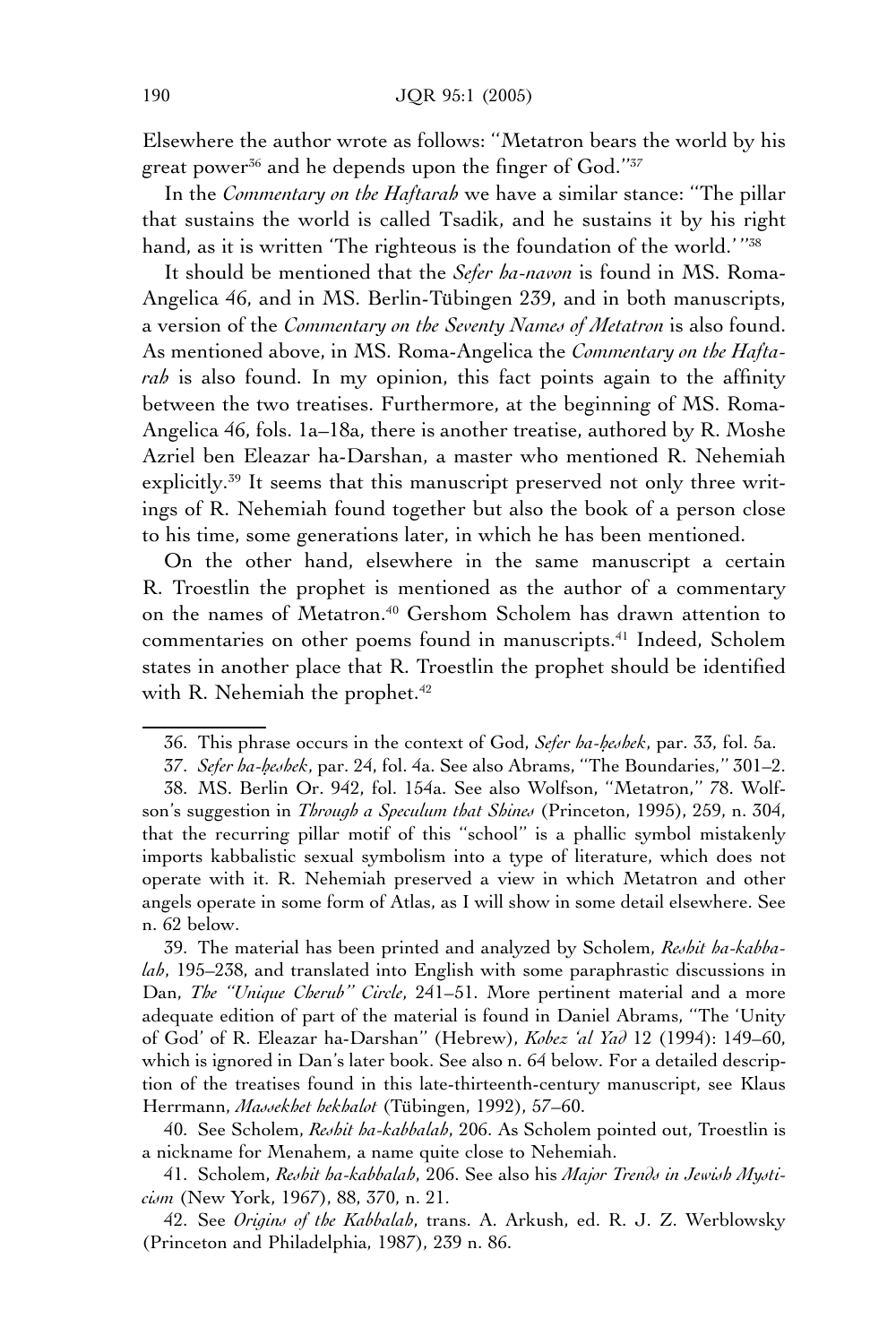## 4. COMMENTARIES ON KALIR AND ON THE NAME OF FORTY-TWO LETTERS

In 1926, Shlomo Mussayoff printed portions of an important manuscript in his possession that dealt with some parts of Hekhalot literature together with some Ashkenazi material. In *Merkavah shelemah*, between fols. 22b and 33b at the bottom of those pages, there is material that deals with commentaries on a variety of topics in a manner that is reminiscent of the three treatises that we have discussed above. Toward the end of this material the name of R. Nehemiah the prophet is mentioned, as has been pointed out above.<sup>43</sup> Yehudah Liebes already observed the affinity between the materials found in most of those passages<sup>44</sup> and what he called the "circle of *Sefer ha-heshek*" and then described those pages.<sup>45</sup> These folios include: (1) fol.  $22b-27b$ , a truncated commentary on one of the poems of the Kalir;<sup>46</sup>  $(2)$ fols. 27b–31a, two short and truncated commentaries on the name of fortytwo letters; and (3) fols. 30b, 32a–33b, a truncated commentary on a short passage from *Shi'ur komah*. The material in the last two pages is parallel to a passage from *Sefer ha-navon*. <sup>47</sup> In line with the above discussions about the righteous, the pillar, and the angel, we also find in the *Merkavah shelemah* a text to this effect. Indeed, Liebes already drew attention to this affinity between our text and the *Seventy Names of Metatron*. 48

## 5. ANOTHER COMMENTARY ON THE NAME OF FORTY-TWO LETTERS

As pointed out by Liebes, at the end of the printed version of *Sefer Raziel ha-Mal'akh*, another version of a commentary on the name of forty-two

47. Dan, *Studies*, 125, nn. 33–34.

<sup>43.</sup> *Merkavah shelemah*, fol. 31b. See also fol. 32a.

<sup>44.</sup> On fol. 30a of *Merkavah shelemah* there is a quote that includes a passage from Sa'adya Gaon's *Sefer ha-emunot*, which may be an addition to the material from the circle, since some masters belonging to Haside Ashkenaz are mentioned, a practice not found in any of the other writings discussed above. See R. Abraham ben Azriel, *'Arugat ha-bosem*, ed. E. E. Urbach (Hebrew; Jerusalem, 1963), 4:78, n. 41; and Wolfson, *Speculum*, 232.

<sup>45.</sup> Liebes, ''The Angels of Shofar,'' 186, n. 20.

<sup>46.</sup> See Liebes, ''The Angels of Shofar,'' 186, n. 20. In ibid., 173–74, Liebes analyzes a passage from this commentary. Asi-Farber's suggestion that on fol. 23b there is a passage, which belongs to R. Eleazar of Worms, is not plausible. See her ''Concept of the Merkavah in the Thirteenth Century Jewish Esotericism'' (Hebrew; Ph. D. Dissertation, Jerusalem, 1986), 237. See also Wolfson, *Speculum*, 262, n. 315, and n. 59 below. For a suggestion that R. Eleazar of Worms or one of his students contributed to or even wrote the *Commentary on the Seventy Names of Metatron*, see Abrams, ''The Boundaries,'' 303, n. 39.

<sup>48.</sup> Liebes, ''The Angels of the Shofar,'' 190, n. 51. Cf. Wolfson, ''Metatron,'' 78.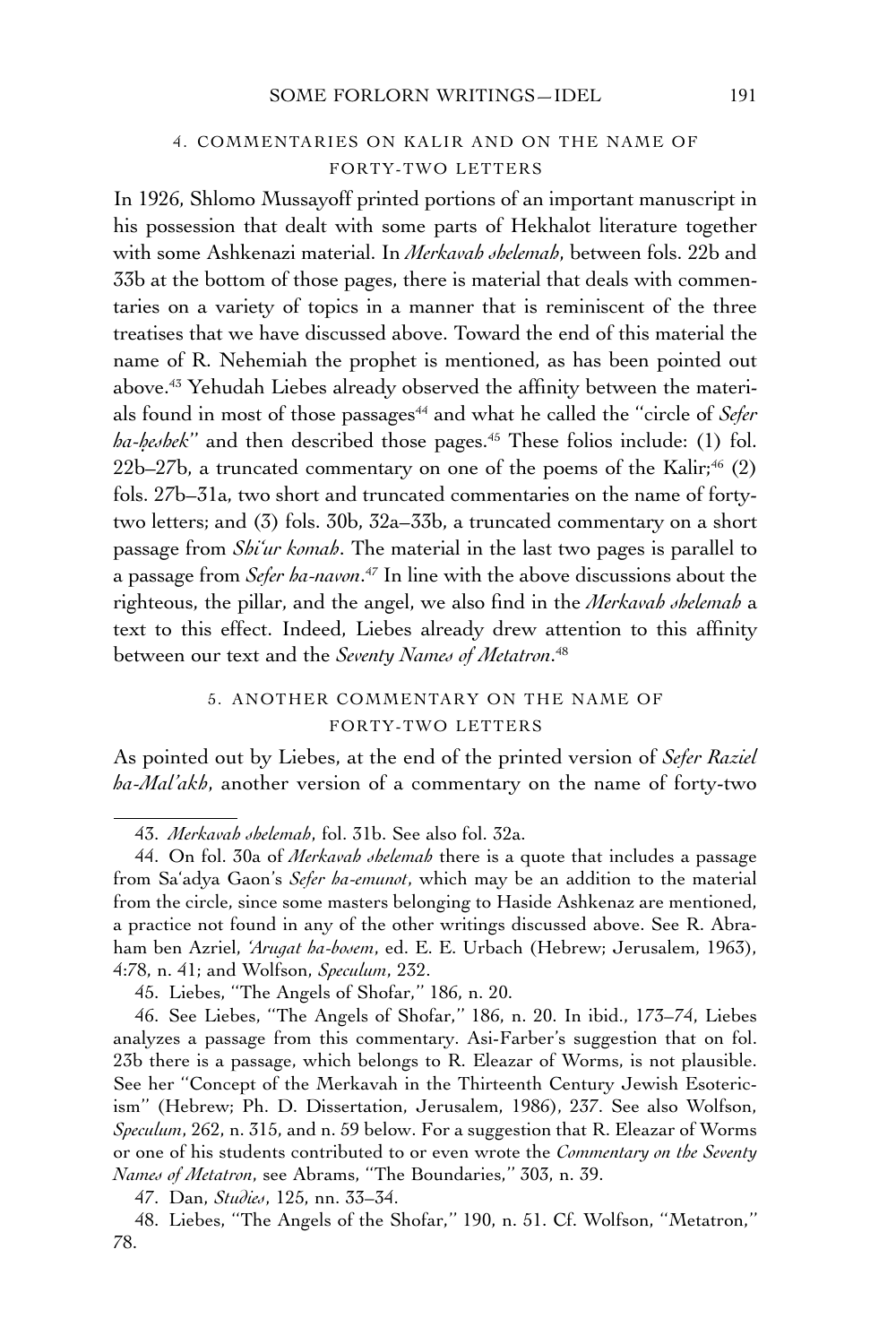letters is extant, which differs from the two versions mentioned above, and it too belongs to the same body of literature.<sup>49</sup>

## 6. A SHORT COMMENTARY ON THE NAME OF SEVENTY-TWO LETTERS

This is mentioned by Liebes and already printed in Prague.<sup>50</sup>

## 7. ANGELOLOGICAL, MAGICAL, AND LITURGICAL MATERIAL

This is found in the different parts of the important codex MS. British Library 752,<sup>51</sup> and was referred to by Liebes, in the name of Asi Farber-Ginat, as belonging to the ''circle.''52 Interestingly enough, the term Yeshu'a, which appears there, fol. 36a, is related to the biblical book of Nehemiah. It should be pointed out that in this manuscript, there is material that comes from the school of R. Moshe Azriel ben Eleazar ha-Darshan,<sup>53</sup> a fact that parallels what we noted above about MS. Roma-Angelica 46.

## 8. COMMENTARIES ON PIYUTIM

We have seen above that in the *Merkavah shelemah*, a fragment of a commentary of the poem of the Kalir has been printed. Liebes has pointed

51. On the content of this manuscript, the identity of its transmitter, and the history of its content, see the debate between Israel Weinstock, ''The Discovery of Abu Aharon of Baghdad's Legacy of Secrets'' (Hebrew) *Tarbiz* 32 (1963): 153–59, and Gershom Scholem, ''Has Abu Aharon's Legacy of Secrets Been Discovered?'' (Hebrew), *Tarbiz* 32 (1963): 252–65, and Weinstock's rejoinder, ''The Treasury of 'Secrets' of Abu Aharon—Imagination or Reality?'' (Hebrew), *Sinai* 54 (1964): 226–59. Given the great importance of gematria in R. Nehemiah's writings, a fresh look at the material found in this manuscript is necessary. Without adopting Weinstock's specific theory of either the *Bahir* or the transmission of esoteric knowledge by Abu Aharon, it is clear in my opinion that authors hinted at their names in a subtle manner in their titles, as seen above in the case of *Sefer ha-navon*. By eschewing the resort to gematria, a main technique used by the Ashkenazi Hasidim, one does not become more ''scientific,'' but less. See Dan, *The ''Unique Cherub'' Circle*, 210–12, 218–20, who inadvertently though mistakenly resorts to an Ashkenazi technique by systematically spelling Weinstock's name as Winestock. Compare, however, to 39, n. 13.

52. Liebes, ''The Angels of the Shofar,'' 189, n. 42. See also Scholem, *Major Trends*, 366, n. 108, where he adduces a short passage from this manuscript fol. 45a that belongs to this circle. I hope to return to the material found in this manuscript elsewhere.

53. Fols. 78a–79a, printed by Scholem, *Reshit ha-kabbalah*, 205–8.

<sup>49.</sup> Liebes, ''The Angels of the Shofar,'' 186, n. 13, 187, n. 20.

<sup>50.</sup> Liebes, "The Angels of the Shofar," 191, n. 54. See *Keneh hokhmah*, (Prague, 1610), fol. 27a.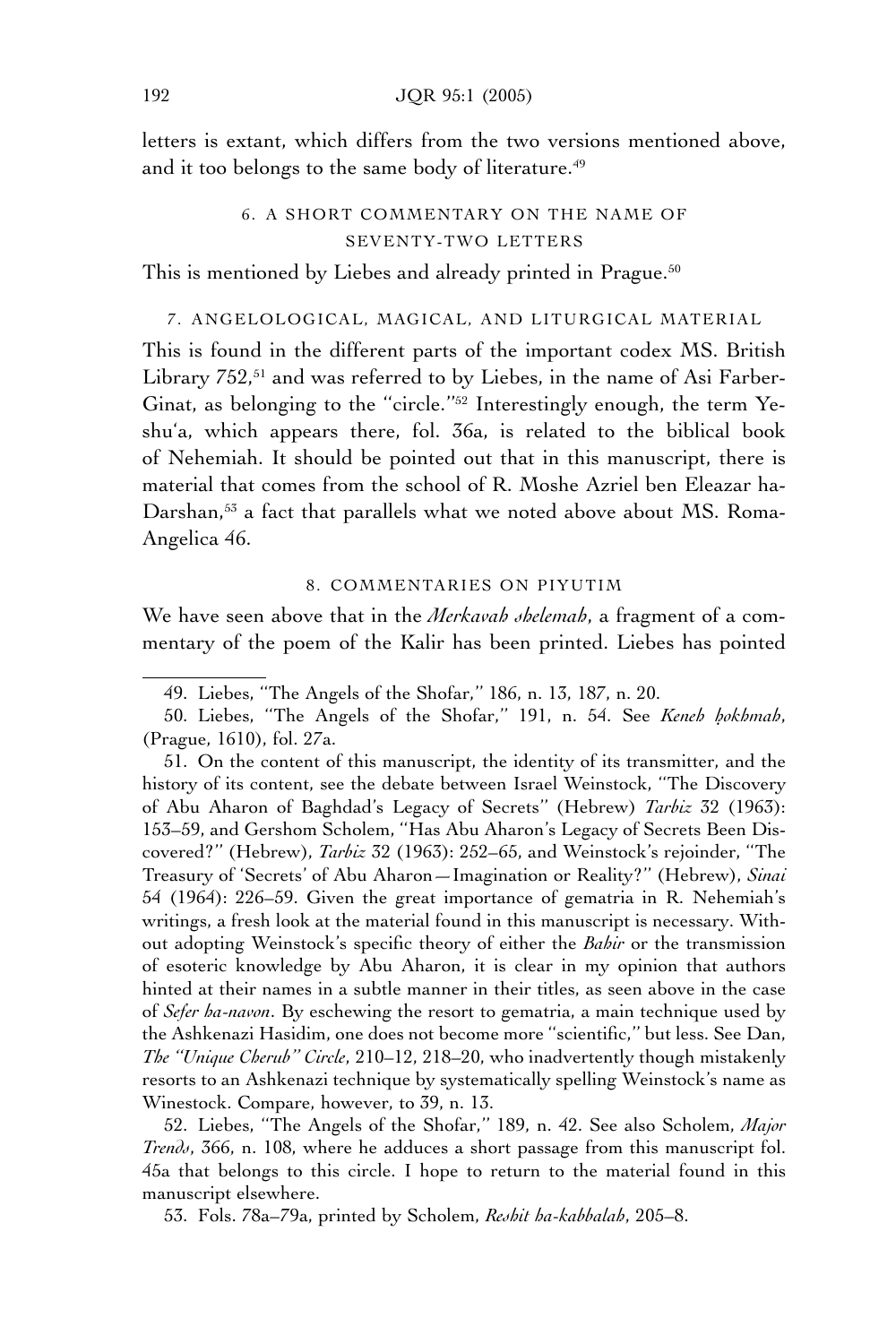out that another commentary on a poem, a truncated text published by E. E. Urbach, belongs to this school,<sup>54</sup> and indeed some of the references adduced by Urbach in the footnotes are related to the fragments from *Merkavah shelemah.* As Liebes pointed out, discussions about liturgy in this school had an impact on the Ashkenazi Mahzorim.<sup>55</sup>

## 9. SHORT QUOTES IN THE NAME OF R. NEHEMIAH

These, which fit the views found in the above treatises, are cited in R. Abraham ben Azriel's *'Arugat ha-bosem.* They include: (1) A discussion about the *shi'ur komah*; <sup>56</sup> (2) A short passage stemming from another commentary on the name of forty-two letter;<sup>57</sup> (3) a short interpretation of Is  $6.1;$ <sup>58</sup> and (4) a short sentence on the song of angels.<sup>59</sup>

## 10. A LIST OF NAMES OF ANGELS APPOINTED UPON THE TEKI'OT

This belongs, according to Yehudah Avida' and Liebes, to the writings of this circle, despite the fact that in one of the manuscripts it is attributed to R. Eleazar of Worms.<sup>60</sup>

Therefore, both external evidence, namely, attribution of some commentaries to R. Nehemiah, and internal evidence, namely, the conceptual and literary correspondences between the different pieces described above, as well as the structure of some of the codices in which several books of the same author appear together, confirm Liebes's view of the

55. ''The Angels of the Shofar,'' passim.

56. *'Arugat ha-bosem,* 1:127–28, in the name of R. Nehemiah the son of Zusman. This passage corresponds to a passage in the *Commentary on the Haftarah*, MS. Berlin 942, fol. 150b.

57. *'Arugat ha-bosem,* 1:39, in the name of R. Nehemiah ben Shlomo.

58. *'Arugat ha-bosem,* 1:33, 198, in the name of R. Nehemiah ben Shlomo. On this short passage and its affinity to the view of R. Eleazar of Worms, see Abrams, ''Sod kol ha-sodot,'' 74 and n. 63.

59. *'Arugat ha-bosem,* 2: 298, in the name of R. Nehemiah.

60. See, respectively, ''The Angels Appointed on the Shofar that Elevate the Teki'ot'' (Hebrew), *Sinai* 32 (1953): 70–89, 255–56, which included those small though influential texts from different manuscripts and from some Ashkenazi mahzorim and pointed out the affinities between some of those names of angels and the *Commentary on the Seventy Names of Metatron* printed in *Sefer ha-heshek*, and "The Angels of the Shofar," 172, 185, n. 9. See also n. 46 above.

<sup>54.</sup> See Urbach, '*Arugat ha-bosem,* 4:74–78; Liebes, ''The Angels of the Shofar,'' 186–87, n. 20. See also ibid., 188, n. 33. Indeed there is a gematria in this text on p. 77, Pargod = barniel, which occurs also in the *Commentary on the Haftarah,* fol. 156b. I suspect that in this genre, namely, commentaries on piyutim, more material authored by R. Nehemiah may be identified in manuscripts.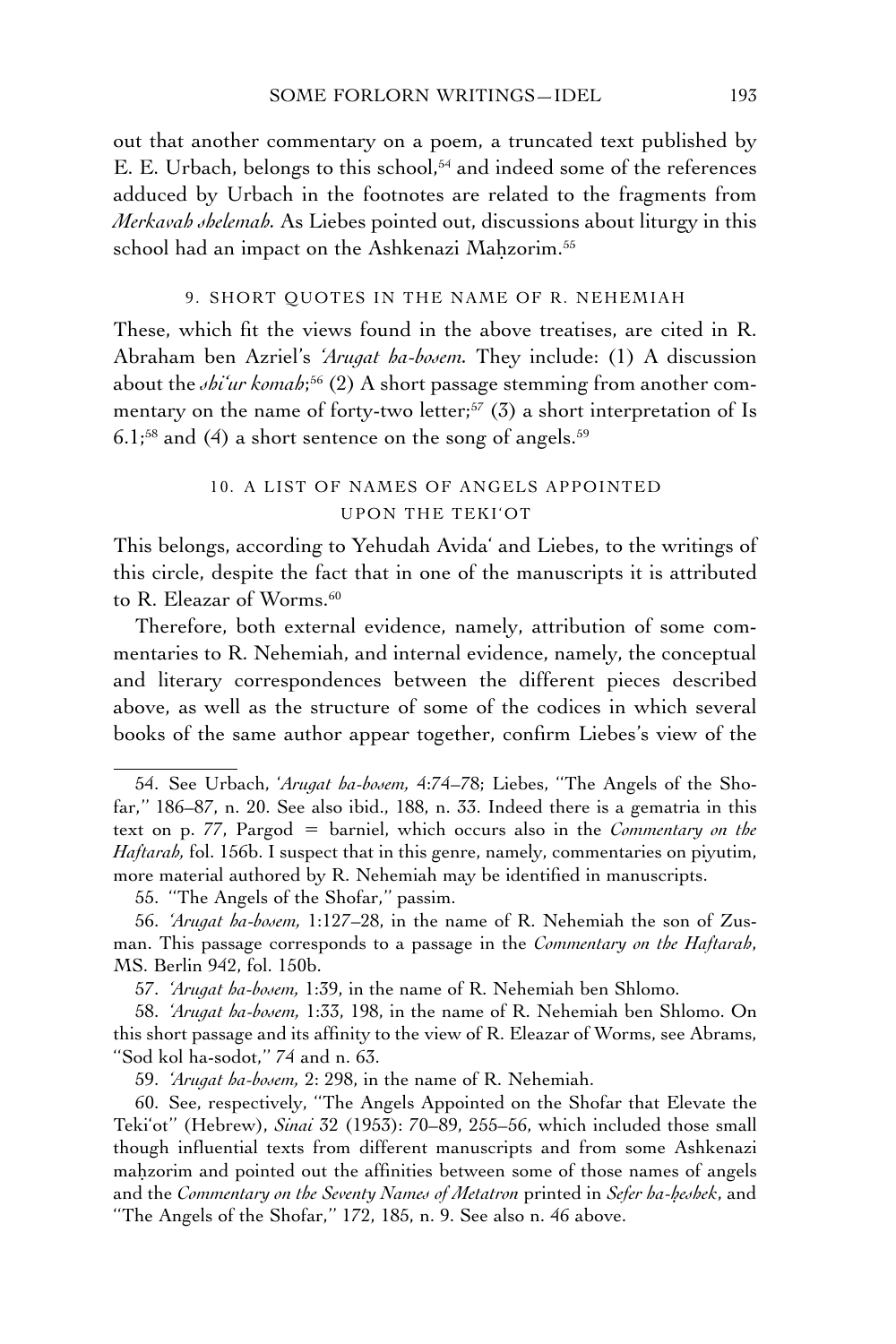affinities between some of these texts. However, it seems that for the time being there is no additional name of a person who belonged to the circle—R. Troestlin the prophet aside—that can be identified, although the name of R. Nehemiah does recur several times. Given the fact that the entire corpus described above is rather small, I see no reason not to attribute all those writings to R. Nehemiah alone.

Here is not the place to enter into a conceptual analysis of the above material, and it is plausible to assume that more anonymous material belonging to R. Nehemiah will be identified in manuscripts.<sup>61</sup> Those writings have a pronounced interest in *shi'ur komah* traditions, in divine names, and in angelology, much more than we can discern in the main tradition of Haside Ashkenaz, as represented by the authors from the Kalonymite school. So, for example, the angel Yaho'el, found in Late Antiquity as a major angel, does not appear in the vast corpus of the main school but recurs several times in R. Nehemiah's treatises. This seems to be an indication of his access to traditions not available to, or at least not accepted by, his compatriots. A distinction between the contents of R. Nehemiah's writings and those of the main school is desirable in order to see if indeed two different lines of thought are involved here. At this stage of the analysis of R. Nehemiah's writings, it seems evident that some specific aspects of his exegetical practice are absent in the main school of Haside Ashkenaz, in the circle of the special Cherub, or in *Sefer ha-hayim*. On the other hand, it is plausible that some form of division of labor is involved, as there are no significant overlaps in the literary genres found in those schools. Though it would be an exaggeration to distinguish too sharply between those schools, given their common sources, both in the rabbinic literature and in the Hekhalot traditions, and presumably even in some shared oral traditions, it seems that R. Nehemiah differed, in a substantial manner, from all the other exponents of the Hekhalot traditions by preserving material that is not documented in those schools.<sup>62</sup>

<sup>61.</sup> See, e.g., the ''Te'amim'' brought in the name of ''my teacher R. Nehemiah'' in MS. Parma Palatina 2342, fol. 266b, and meanwhile, Idel, *Messianic Mystics*, 85–86. See also the remarks of Ephraim Kanarfogel, *''Peering through the Lattices'': Mystical, Magical, and Pietistic Dimensions in the Tosafist Period* (Detroit, 2000), 139–40; 169, n. 93; 203, n. 32; 244, n. 67.

<sup>62.</sup> Urbach's suggestion in *'Arugat ha-bosem*, I:128, n. 2, that R. Nehemiah may perhaps be an editor of R. Eleazar's writings, is quite tenuous. The similarity he pointed out there between a short sentence of R. Nehemiah and a corresponding passage in R. Eleazar of Worms' *Sode razaya'* is a common resort to much earlier material. For some analyses in which I distinguish between his views and those found in the main school, see Moshe Idel, *Ascensions on High in Jewish Mysticism* (Budapest, 2004), chap. 2, and Idel, *BEN: Sonship and Jewish Mysticism* (in preparation), chap. 2.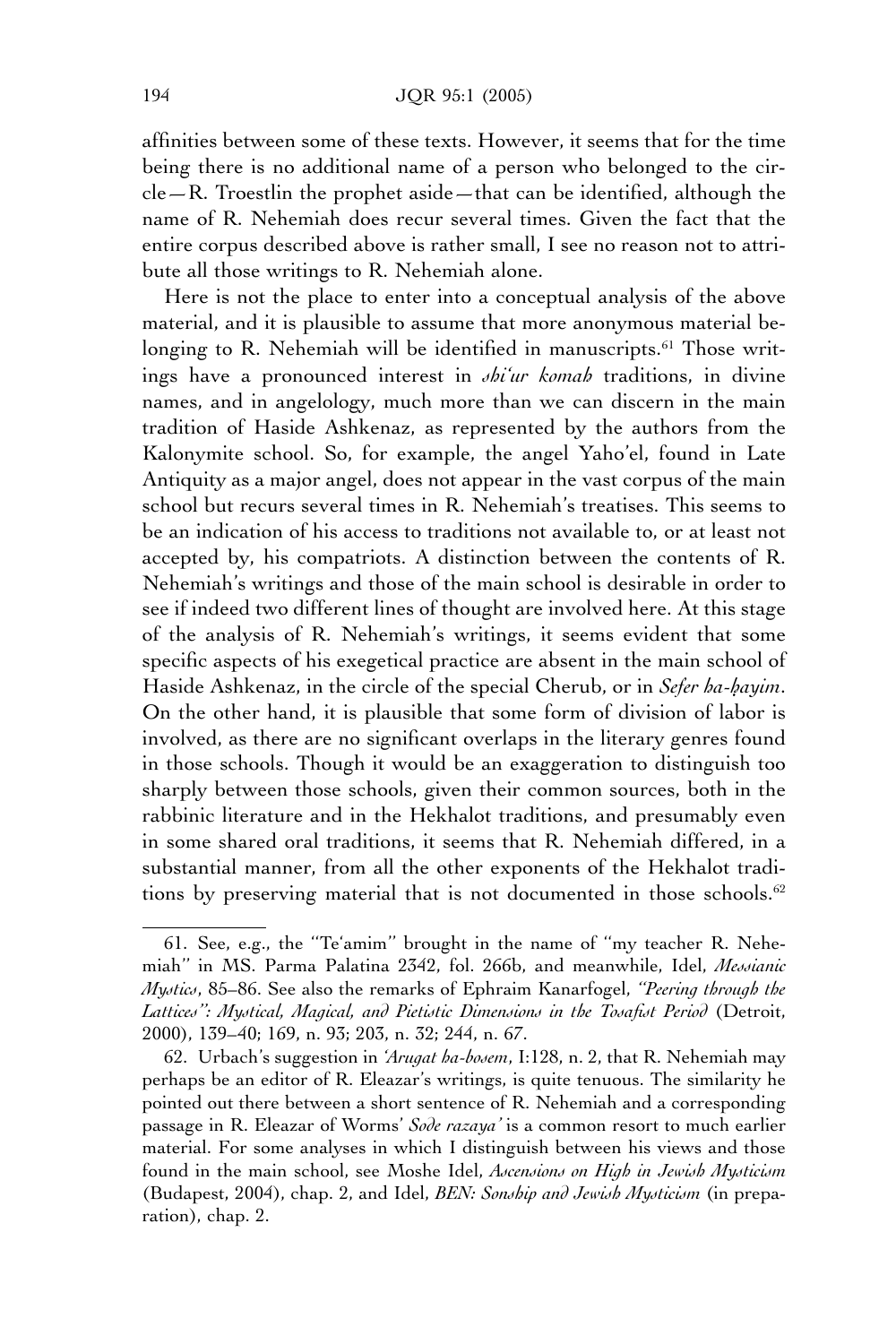This role of conduit is important, especially given the impact some forms of earlier traditions related to Yeshu'a Sar ha-Panim had on Ashkenazi mahzorim, as was pointed out by Avida' and Liebes.

It should be mentioned that the impact of *Sefer yetzirah* on his thought is quite peripheral, unlike the central role played by the book in the Kalonymite school. A corollary to this absence is the ignorance of astronomy and astrology, so conspicuous in that school, and the absence of discussions regarding the creation of the Golem in all the writings of R. Nehemiah described above (although this is a topic found in these two schools as well as in *Sefer ha-hayim*).<sup>63</sup> Also the presence of philosophical material varies from one work to another. My assumption is that *Sefer ha-navon,* in which a quote from Sa'adya and from other writings is found, is the latest in his literary activity, while in all the other treatises, which are presumably earlier, philosophical concepts are marginal. In any case, according to the data we have at hand now, it seems that R. Nehemiah was active in the first third of the thirteenth century, parallel to the activity of the Kalonymite school, especially R. Eleazar of Worms.<sup>64</sup> This dating may explain the mutual ignorance of one another's writings.

Unlike the Kalonymite school, or the so-called Special Cherub, R. Nehemiah does not make claims about old traditions he inherited nor does he mention revered teachers. Rather, he proposes his interpretations by means of cascades of gematria'ot in which he includes phrases he himself invented in order to explain the meaning of meaningless names. His inventiveness in this domain transcends anything I have seen in Haside Ashkenaz, and he returns time and again to the same topics from different angles. Perhaps this approach has something to do with his description as a ''prophet,'' which is to say, as an inspired author. Interestingly enough, while R. Moshe Taku criticizes attempts made by other figures to attain prophecy by means of recitations of divine names, it seems that he does not address R. Nehemiah.<sup>65</sup> A final point worth noting: in the Kalonymite school, there are some sharp anti-Christian expressions, which have no parallel in the writings of R. Nehemiah.

It is my contention that R. Nehemiah has not been adequately noted in the general descriptions of the thought of Haside Ashkenaz,<sup>66</sup> but his

<sup>63.</sup> See M. Idel, *Golem: Jewish Magical and Mystical Traditions on the Artificial Anthropoid* (Albany, N.Y., 1990), 54–95.

<sup>64.</sup> The most reliable facts are quotations of his views in Abraham ben Azriel's *'Arugat ha-bosem*, a work written around 1235, cf. *'Arugat ha-bosem*, 4:113.

<sup>65.</sup> See M. Idel, *Abraham Abulafia: An Ecstatic Mystic,* trans. J. Chipman, revised by M. Lazar, (Culver City, Calif., 2002), 18–20.

<sup>66.</sup> Dan scarcely mentions his name in his studies on Ashkenazi Hasidism. See *The Esoteric Theology*, 40, 41, 66.